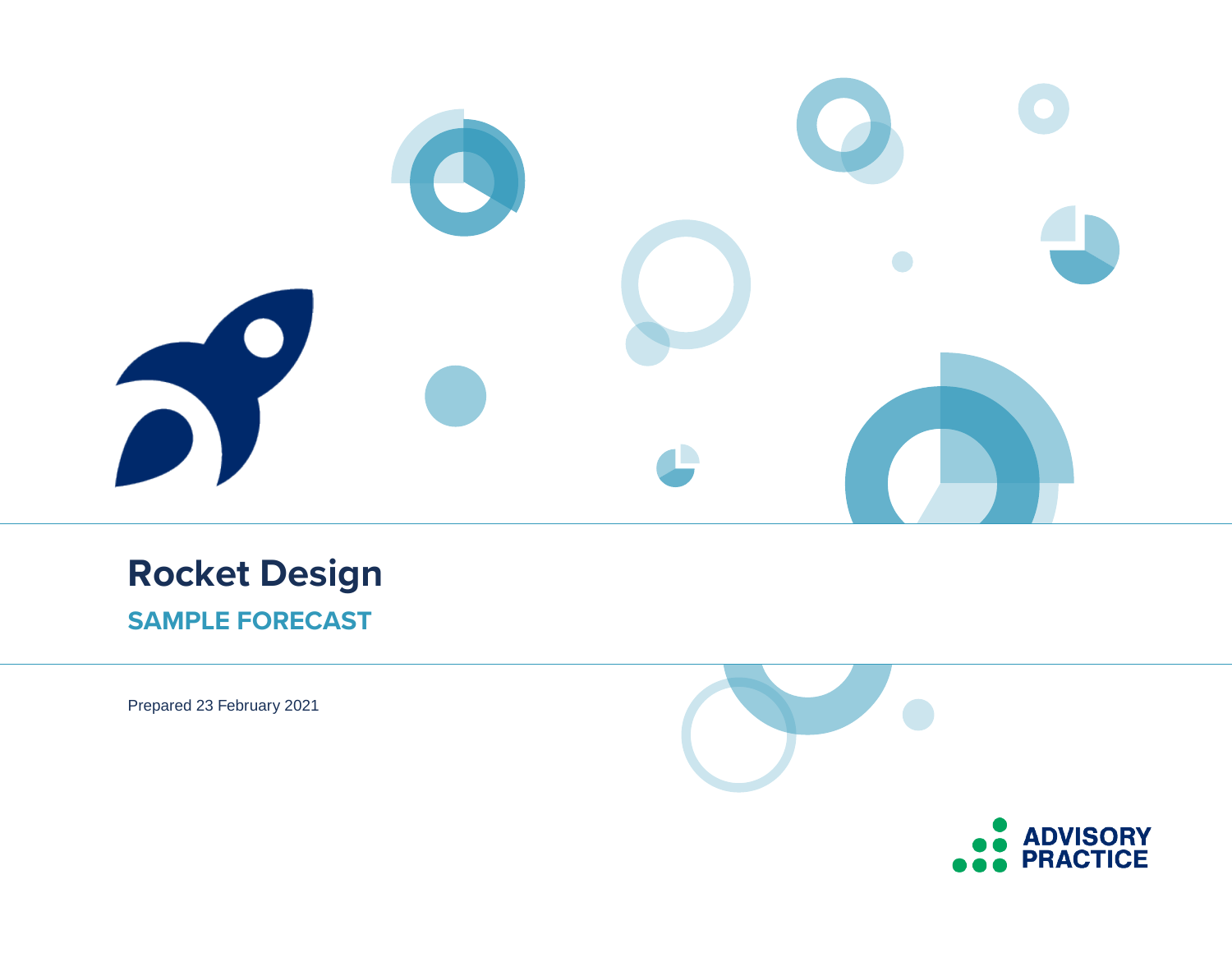# **CONTENTS**

| Balance Sheet Chart Gallery - Sample Forecast 8  |
|--------------------------------------------------|
|                                                  |
| Cash Forecast Chart Gallery - Sample Forecast 10 |
|                                                  |
|                                                  |
|                                                  |
|                                                  |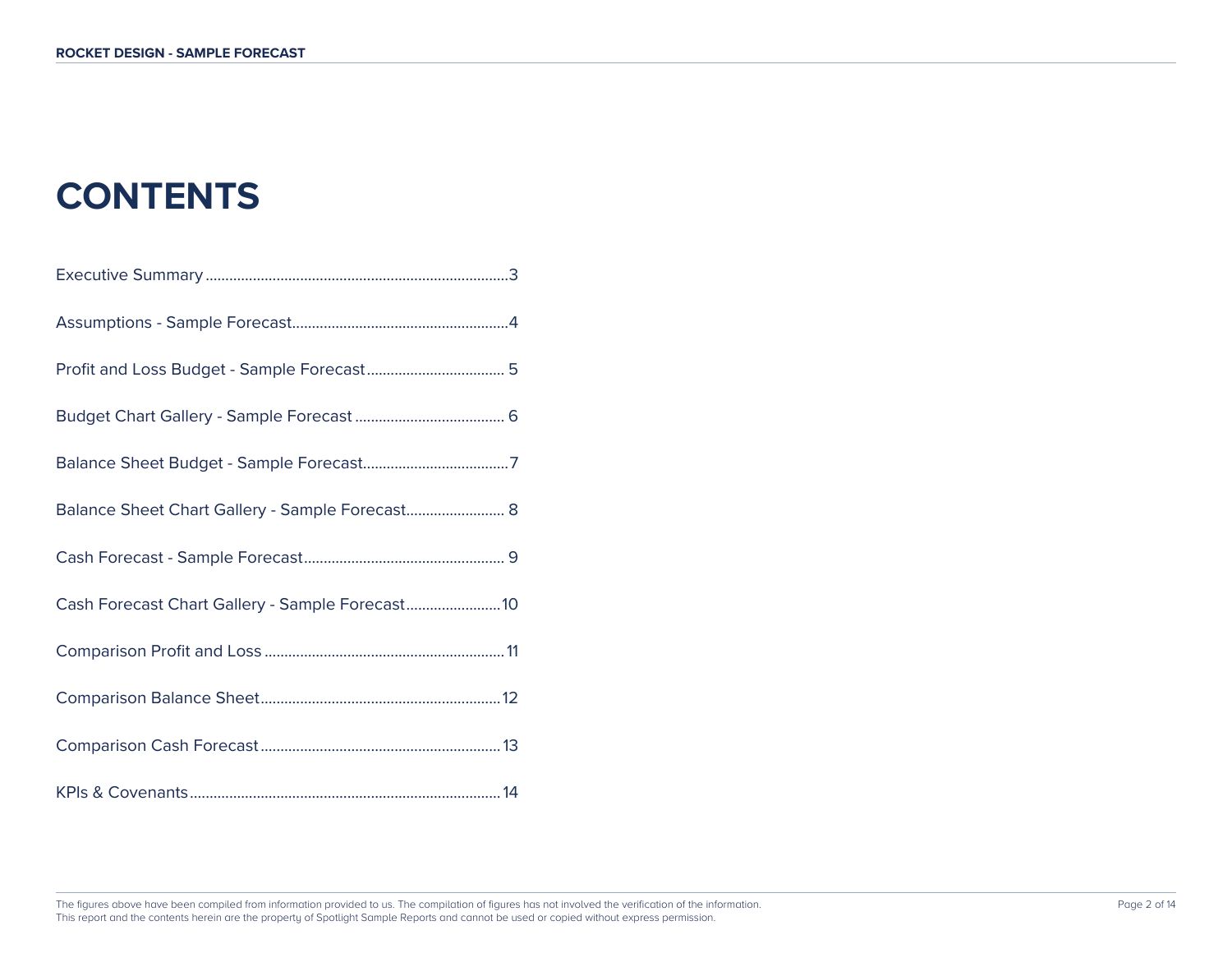# **Highlights**

### **1. General Overview**

The outlook is for a steady year inline with seasonal fluctuations that were experienced to a lesser degree last year

### **2. Trading Inflows**

Trading inflows are steady and an improvement is expected in Q3 and Q4. This is due to two new projects that are locked in and scheduled for the second half of the year. Each of the two projects have payments spread across a three month period, with a larger component paid in month one and two

### **3. Trading Outflows**

Greater competition in the supplier environment will serve us well moving forward. Cost of Sales will remain reasonably steady helping to maintain the Gross Profit position during key months.

### **4. Other Outflows**

New marketing campaign set to kick off in October 2020 to coincide with the two projects in Q3 and Q4. We do expect repairs and maintenance to be carried out toward the end of the year. March 2020 will see the airconditioning system checked over.

# **5. Overall Cash Flow**

Cash flow looks healthy overall given to the two projects which started in Q2 and Q3. With the implementation of the new debt collection system and the acceptance of new contracts, we expect that our cash flow will only continue to improve.

# **Assumptions**

### **1. Market Conditions**

We assume that the market will remain flat overall, and we need to be alert for some slow payment cycles in the SME market. The new debt collection system plays a key part in easing this pressure.

# **2. People**

The team is responding well to the current workload. No overtime hours have been planned as the schedule for the two new projects are manageable. The new graduate is coming up to speed nicely and is being utilised on both of these projects.

Mark will take Owner Drawings of \$5,000 per month in July, and August and September 2020. This is to help out their family as Jo is scheduled for surgery in January 2020. It is expected that Jo will join Mark in the office from November 2020 on light duties.

### **3. Loans**

Existing Bank loan needs to be renegotiated at a higher rate to see the repayment in full by March 2023.

# **Recommendations for Action**

### **1. Debtors Collection**

The new debt collection system will be implemented from July 2020 onwards. Michelle will oversee this transition.

### **2. Systems**

The new daily cash tracking system should be given to Michelle to implement and own.

# **3. Bank**

We are in line with all of our banking covenants currently. There is no cause for concern, but it is worthwhile keeping an eye on this.

### **4. People**

The management team assist Michelle, as necessary, with implementation of the debt collection system and the daily cash tracking system.

# **5. CAPEX**

The CAPEX freeze has been lifted from \$1,000 to \$10,000 for Q4 onwards.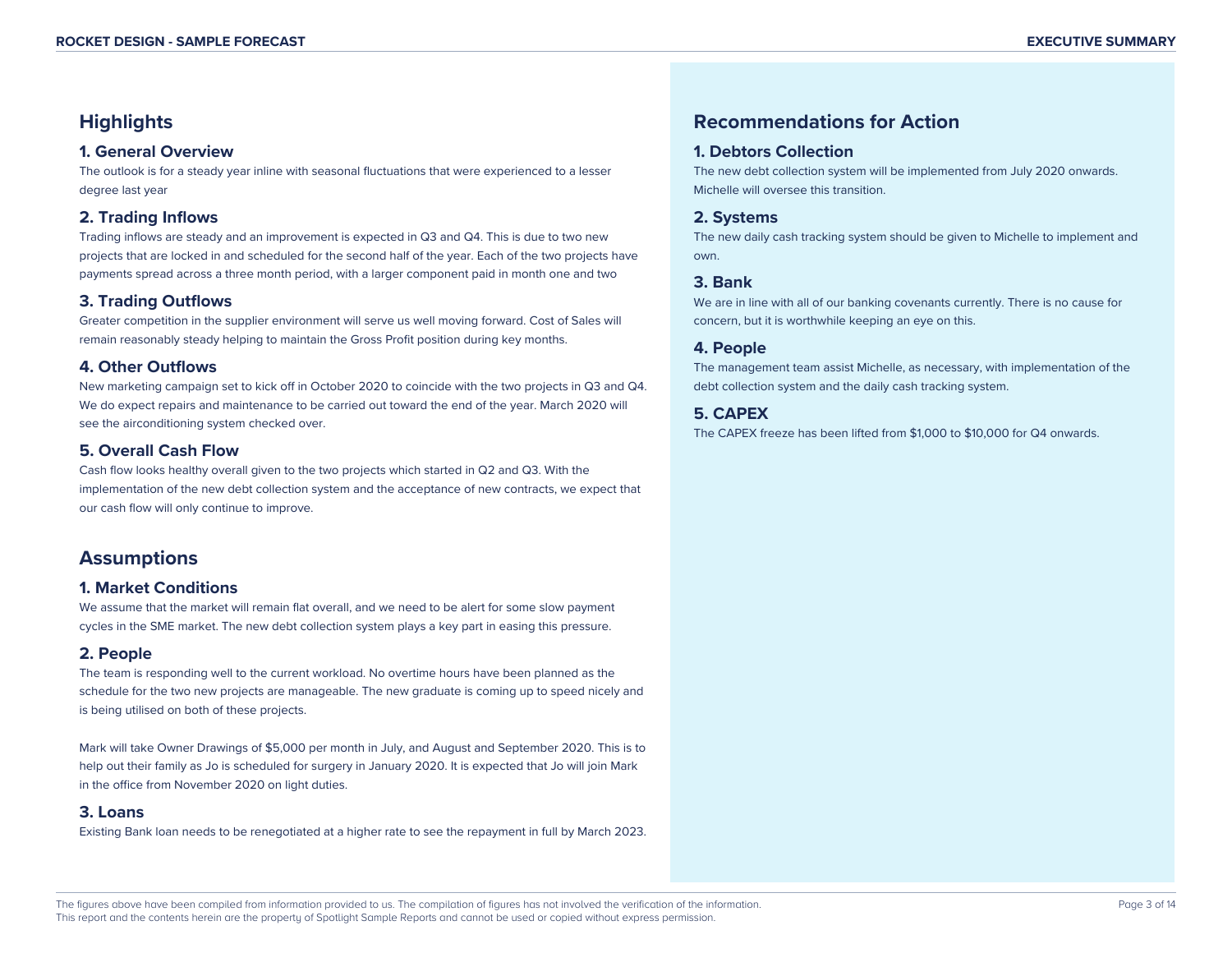# **Assumptions**

The assumptions listed below relate to the Sample Forecast for Rocket Design. This forecast is from 1 Apr 2021 to 31 Mar 2022. Actuals were used up to 31 Jan 2021. The following settings have been used for this forecast:

- GST basis is Payments
- GST period is 2 Months
- Cash forecast is GST Inclusive

# **Profit and Loss Forecast**

### **Revenue Rules**

Revenue that is received in the current month - including Interest Received and some monthly recurring Revenue.

Advertising expense calculated at 10% of Product Revenue from October 2018.

The majority of creditors will be paid in the +30 days time period.

### **Income Tax Rule**

Losses brought forward were \$0.00. Income Tax Rate of 28% was applied to create the income tax expense.

# **Balance Sheet Forecast**

Business Current Account is the account selected as the default bank account to receive revenue and pay cost of sales and expenses.

### **Loan Amortisation Rules**

General Ledger Account: Car Loan

Start Date: 1 Apr 2018 Interest Rate: 6% Loan Amount: \$74,750 Total Interest: \$11,958 Total Cost: \$86,708

Repayment Frequency: Monthly Repayment Amount: \$1,445 Scheduled Number of Payments: 60 Actual Number of Payments: 60 Final Payment: 01 Apr 2023

# **Payment Profiles**

The profiles that best reflects when Revenue and Expenses will be deposited into the bank account are as follows:

| <b>Rules</b>               | <b>Current</b> | $+30$ days | $+60$ days | $+90$ days |
|----------------------------|----------------|------------|------------|------------|
| <b>Revenue Rules</b>       |                |            |            |            |
| Revenue                    | 100%           | 0%         | 0%         | 0%         |
| <b>Trading Revenue</b>     | 50%            | 50%        | 0%         | 0%         |
| <b>Cost of Sales Rules</b> |                |            |            |            |
| Cost of Sales              | 10%            | 90%        | 0%         | 0%         |
| <b>Expense Rules</b>       |                |            |            |            |
| <b>Current Month</b>       | 100%           | 0%         | 0%         | 0%         |
| Expenses                   | 0%             | 100%       | 0%         | 0%         |
| Insurance                  | 100%           | 0%         | 0%         | 0%         |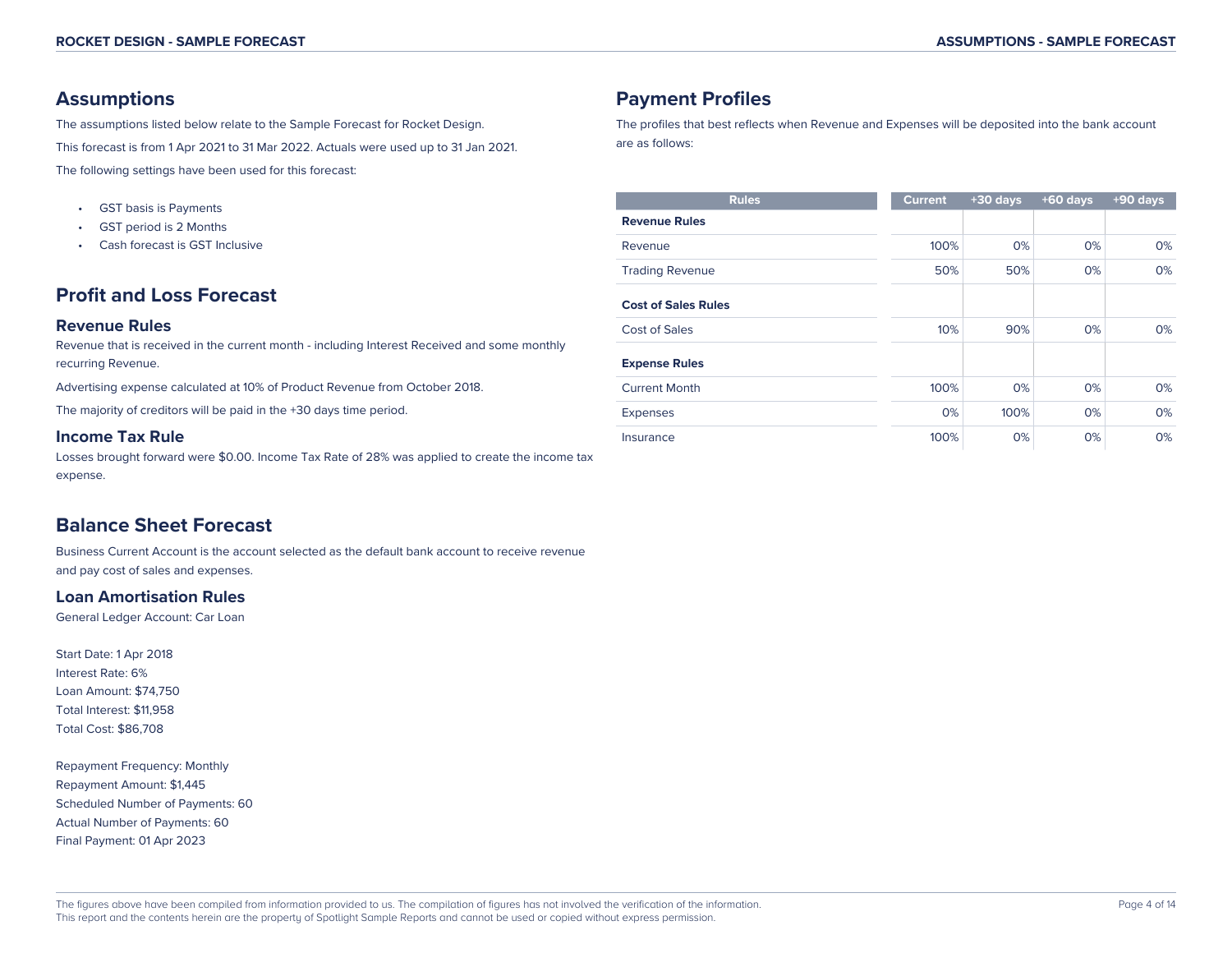|                              | Apr 21         | <b>May 21</b>  | <b>Jun 21</b>  | <b>Jul 21</b>  | <b>Aug 21</b>  | <b>Sep 21</b>  | <b>Oct 21</b>  | <b>Nov 21</b>  | <b>Dec 21</b>  | <b>Jan 22</b>  | <b>Feb 22</b> | <b>Mar 22</b> | <b>Total</b> |
|------------------------------|----------------|----------------|----------------|----------------|----------------|----------------|----------------|----------------|----------------|----------------|---------------|---------------|--------------|
| Revenue                      |                |                |                |                |                |                |                |                |                |                |               |               |              |
| Overseas Revenue             | $\overline{O}$ | $\overline{O}$ | $\overline{O}$ | $\overline{O}$ | $\overline{O}$ | $\overline{O}$ | $\overline{0}$ | $\overline{O}$ | $\overline{0}$ | $\overline{O}$ | 40,446        | 43,218        | 83,664       |
| <b>Product Revenue</b>       | 10,134         | 11,342         | 12,158         | 10,029         | 10,487         | 12,675         | 13,025         | 27,939         | 14,384         | 10,123         | 21,368        | 17,606        | 171,270      |
| <b>Project Revenue</b>       | 99,802         | 78,437         | 84,129         | 85,370         | 87,470         | 89,732         | 97,053         | 90,140         | 94,134         | 100,617        | 112,919       | 127,204       | 1,147,007    |
| <b>Support Revenue</b>       | 3,488          | 3,690          | 2,889          | 3,644          | 2,956          | 5,690          | 4,762          | 4,114          | 5,161          | 3,483          | 5,482         | 4,516         | 49,875       |
| <b>Total Revenue</b>         | 113,424        | 93,469         | 99,176         | 99,043         | 100,913        | 108,097        | 114,840        | 122,193        | 113,679        | 114,223        | 180,215       | 192,544       | 1,451,816    |
| <b>Cost of Sales</b>         |                |                |                |                |                |                |                |                |                |                |               |               |              |
| <b>Product Costs</b>         | 2,369          | 2,202          | 2,239          | 2,871          | 2,610          | 2,066          | 2,660          | 2,537          | 2,311          | 2,489          | 2,572         | 2,605         | 29,531       |
| <b>Project Costs</b>         | 33,898         | 33,998         | 29,474         | 33,514         | 29,194         | 36,692         | 33,588         | 34,238         | 30,192         | 33,096         | 34,197        | 34,641        | 396,722      |
| <b>Support Costs</b>         | 1,620          | 1,324          | 1,333          | 1,297          | 1,656          | 1,625          | 1,606          | 1,572          | 1,883          | 1,213          | 1,253         | 1,269         | 17,651       |
| <b>Gross Profit</b>          | 75,537         | 55,945         | 66,130         | 61,361         | 67,453         | 67,714         | 76,986         | 83,846         | 79,293         | 77,425         | 142,193       | 154,029       | 1,007,912    |
| GP%                          | 66.6%          | 59.9%          | 66.7%          | 62.0%          | 66.8%          | 62.6%          | 67.0%          | 68.6%          | 69.8%          | 67.8%          | 78.9%         | 80.0%         | 69.4%        |
| <b>OPEX</b>                  |                |                |                |                |                |                |                |                |                |                |               |               |              |
| <b>Accounting Fees</b>       | 420            | 420            | 420            | 420            | 420            | 420            | 420            | 420            | 420            | 420            | 420           | 420           | 5,040        |
| Advertising                  | 1,013          | 1,134          | 1.216          | 1.003          | 1,049          | 1,268          | 1,302          | 2,794          | 1,438          | 1,012          | 2,137         | 1,761         | 17,127       |
| <b>Bank Fees</b>             | 191            | 191            | 191            | 191            | 191            | 191            | 191            | 191            | 191            | 191            | 195           | 195           | 2,300        |
| <b>Interest Expense</b>      | 449            | 437            | 425            | 412            | 400            | 387            | 375            | 362            | 349            | 337            | 225           | 212           | 4,370        |
| <b>National Travel</b>       | 249            | 249            | 249            | 249            | 249            | 249            | 249            | 249            | 249            | 249            | 254           | 254           | 2,998        |
| Payroll                      |                |                |                |                |                |                |                |                |                |                |               |               |              |
| Wages                        | 43,641         | 43,641         | 43,641         | 43,641         | 43,641         | 43,641         | 43,641         | 43,641         | 43,641         | 43,641         | 44,514        | 44,514        | 525,438      |
| KiwiSaver Employer Cont      | 1,309          | 1,309          | 1,309          | 1,309          | 1,309          | 1,309          | 1,309          | 1,309          | 1,309          | 1,309          | 1,335         | 1,335         | 15,760       |
| <b>Staff Training</b>        | 108            | 108            | 108            | 108            | 108            | 108            | 108            | 108            | 108            | 108            | 110           | 110           | 1,300        |
| <b>Total Payroll</b>         | 45,058         | 45,058         | 45,058         | 45,058         | 45,058         | 45,058         | 45,058         | 45,058         | 45,058         | 45,058         | 45,959        | 45,959        | 542,498      |
| Operations                   | 10,602         | 10,602         | 10,602         | 10,602         | 10,602         | 10,602         | 10,602         | 10,602         | 10,602         | 10,602         | 10,814        | 10,814        | 127,648      |
| Entertainment                | 402            | 402            | 402            | 402            | 402            | 402            | 402            | 402            | 402            | 402            | 410           | 410           | 4,840        |
| <b>NOPBT</b>                 | 17,153         | $-2,548$       | 7,567          | 3,024          | 9,082          | 9,137          | 18,387         | 23,768         | 20,584         | 19,154         | 81,779        | 94,004        | 301,091      |
| <b>Net Profit Before Tax</b> | 17,153         | $-2,548$       | 7,567          | 3,024          | 9,082          | 9,137          | 18,387         | 23,768         | 20,584         | 19,154         | 81,779        | 94,004        | 301,091      |
| <b>Tax</b>                   | 4,803          | $\mathbf{o}$   | 1,405          | 847            | 2,543          | 2,558          | 5,148          | 6,655          | 5,764          | 5,363          | 22,898        | 26,321        | 84,305       |
| <b>Net Profit</b>            | 12,350         | $-2,548$       | 6,162          | 2,177          | 6,539          | 6,579          | 13,239         | 17,113         | 14,820         | 13,791         | 58,881        | 67,683        | 216,786      |

The figures above have been compiled from information provided to us. The compilation of figures has not involved the verification of the information. This report and the contents herein are the property of Spotlight Sample Reports and cannot be used or copied without express permission.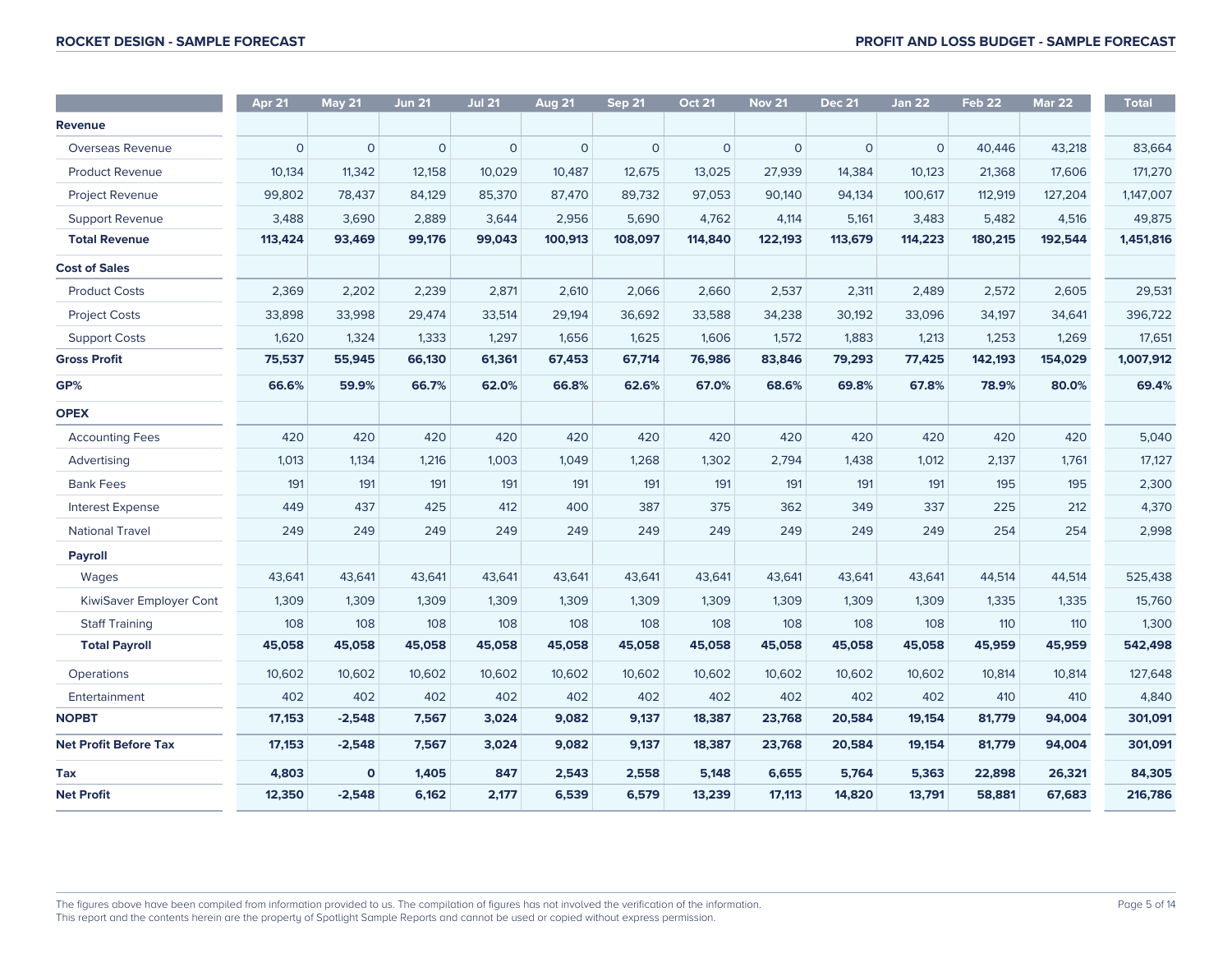

### **REVENUE AND NET OPERATING PROFIT** - Last Year and Current Year



#### **TOP REVENUE CONTRIBUTORS**



#### **NET OPERATING PROFIT** - This Year vs Last Year



#### The figures above have been compiled from information provided to us. The compilation of figures has not involved the verification of the information. This report and the contents herein are the property of Spotlight Sample Reports and cannot be used or copied without express permission.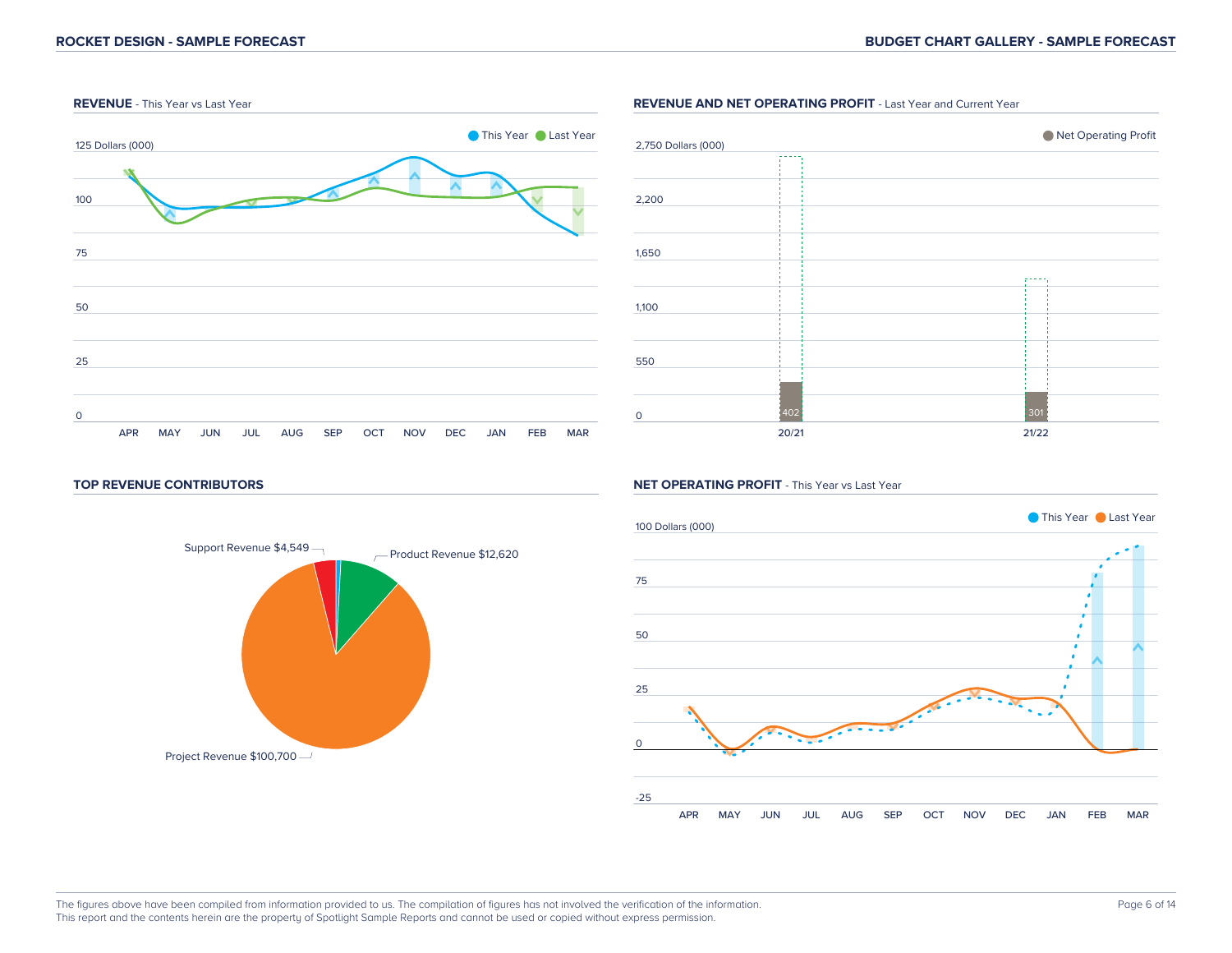|                                 | Apr 21     | <b>May 21</b> | <b>Jun 21</b> | <b>Jul 21</b> | <b>Aug 21</b> | <b>Sep 21</b> | <b>Oct 21</b> | <b>Nov 21</b> | <b>Dec 21</b> | <b>Jan 22</b> | Feb <sub>22</sub> | <b>Mar 22</b> |
|---------------------------------|------------|---------------|---------------|---------------|---------------|---------------|---------------|---------------|---------------|---------------|-------------------|---------------|
| <b>Accounts Receivable</b>      | 131,896    | 120,422       | 123,704       | 123,628       | 124,703       | 128,834       | 132,711       | 136,939       | 132,043       | 132,356       | 170,301           | 177,390       |
| <b>Bank Accounts</b>            | 528,603    | 506,885       | 496,985       | 510,195       | 505,242       | 524,110       | 527,487       | 557,862       | 585,799       | 595,408       | 639,582           | 745,805       |
| <b>Total Current Assets</b>     | 660,499    | 627,307       | 620,689       | 633,823       | 629,945       | 652,944       | 660,198       | 694,801       | 717,842       | 727,764       | 809,883           | 923,195       |
| <b>Accumulated Depreciation</b> | $-179,453$ | $-180,489$    | $-181,525$    | $-182,561$    | $-183,597$    | $-184,633$    | $-185,669$    | $-186,705$    | $-187,741$    | $-188,777$    | $-189,836$        | $-190,895$    |
| <b>Fixed Assets</b>             | 476,181    | 476,181       | 476,181       | 476,181       | 476,181       | 476,181       | 476,181       | 476,181       | 476,181       | 476,181       | 476,181           | 476,181       |
| <b>Total Assets</b>             | 957,227    | 922,999       | 915,345       | 927,443       | 922,529       | 944,492       | 950,710       | 984,277       | 1,006,282     | 1,015,168     | 1,096,228         | 1,208,481     |
| <b>Accounts Payable</b>         | 44,611     | 44,374        | 39,833        | 44,386        | 40,069        | 47,486        | 44,909        | 47,134        | 41,476        | 43,482        | 46,270            | 46,348        |
| Other Curr. Liabilities         | 256,178    | 227,602       | 221,207       | 229,467       | 225,236       | 236,121       | 234,608       | 251,781       | 267,583       | 263,641       | 285,921           | 333,411       |
| Payroll                         | 16,128     | 16,128        | 16,128        | 16,128        | 16,128        | 16,128        | 16,128        | 16,128        | 16,128        | 16,128        | 16,224            | 16,224        |
| <b>Total Current Liabilites</b> | 316,917    | 288,104       | 277,168       | 289,981       | 281,433       | 299,735       | 295,645       | 315,043       | 325,187       | 323,251       | 348,415           | 395,983       |
| Bank Loan                       | $-68$      | $-1,655$      | $-3,248$      | $-4,847$      | $-6,452$      | $-8,063$      | $-9,680$      | $-11,304$     | $-12,934$     | $-14,570$     | $-16,212$         | $-17,860$     |
| <b>Term Liabilities</b>         | 69,942     | 68,660        | 67,371        | 66,076        | 64,775        | 63,467        | 62,153        | 60,832        | 59,504        | 58,170        | 56,829            | 55,481        |
| <b>Total Liabilities</b>        | 386,791    | 355,109       | 341,291       | 351,210       | 339,756       | 355,139       | 348,118       | 364,571       | 371,757       | 366,851       | 389,032           | 433,604       |
| <b>Net Assets</b>               | 570,436    | 567,890       | 574,054       | 576,233       | 582,773       | 589,353       | 602,592       | 619,706       | 634,525       | 648,317       | 707,196           | 774,877       |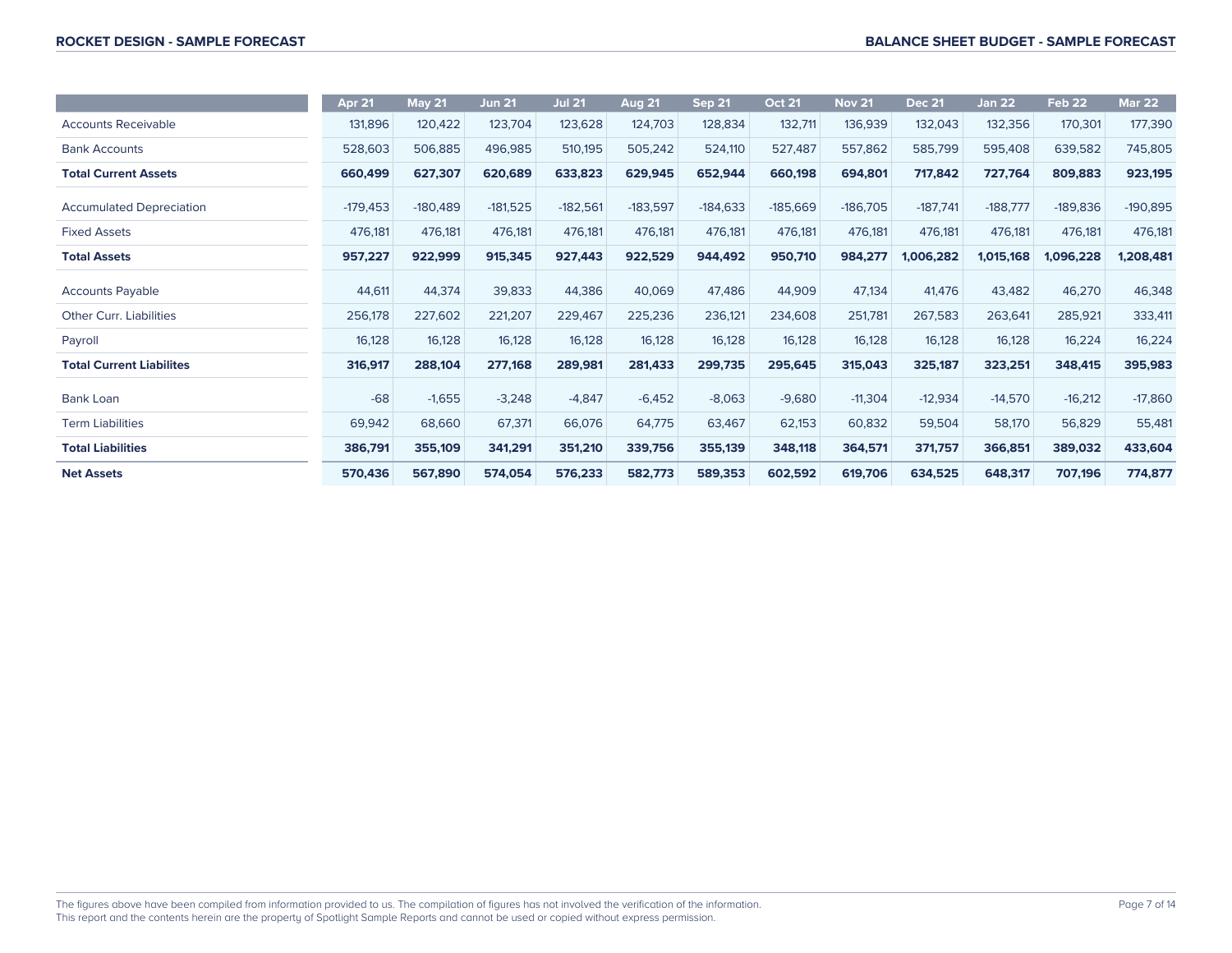### **BALANCE SHEET COMPONENTS** - as at 31 Mar 2022





#### **LIQUIDITY MONITOR**



#### **LIQUIDITY** - (Cash + Debtors)



The figures above have been compiled from information provided to us. The compilation of figures has not involved the verification of the information. This report and the contents herein are the property of Spotlight Sample Reports and cannot be used or copied without express permission.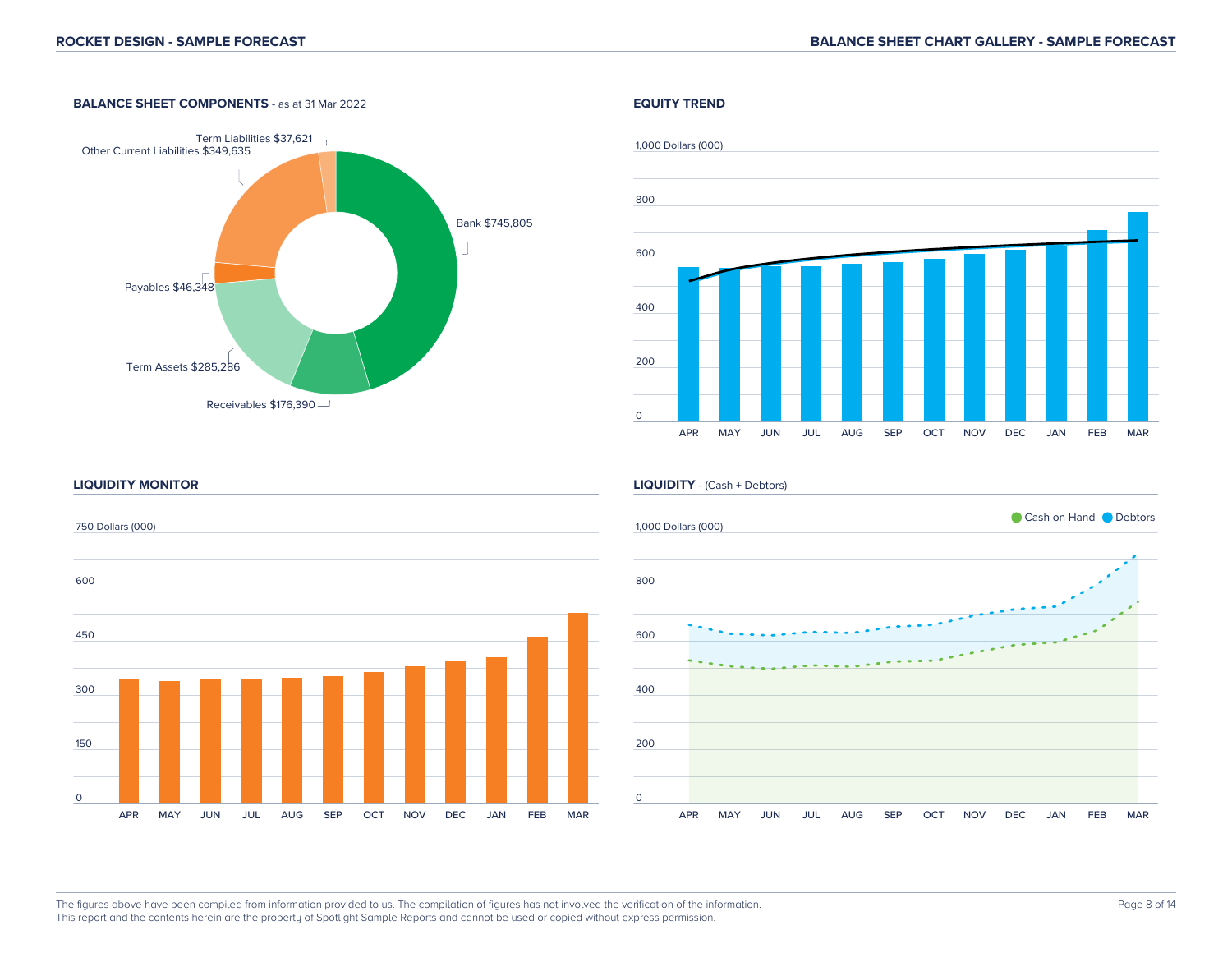|                                | Apr <sub>21</sub> | <b>May 21</b> | <b>Jun 21</b>  | <b>Jul 21</b> | <b>Aug 21</b> | <b>Sep 21</b> | <b>Oct 21</b> | <b>Nov 21</b> | <b>Dec 21</b> | <b>Jan 22</b> | <b>Feb 22</b> | <b>Mar 22</b> | <b>Total</b> |
|--------------------------------|-------------------|---------------|----------------|---------------|---------------|---------------|---------------|---------------|---------------|---------------|---------------|---------------|--------------|
| Overseas Revenue               | 24,850            | $\mathbf{O}$  | $\mathbf{0}$   | $\mathbf{O}$  | $\mathbf{O}$  | $\mathbf{O}$  | $\mathbf{O}$  | $\mathbf{O}$  | $\mathbf{O}$  | $\mathbf 0$   | 23,256        | 48,107        | 96,213       |
| <b>Product Revenue</b>         | 15,950            | 12,349        | 13,512         | 12,758        | 11,797        | 13,318        | 14,778        | 23,554        | 24,336        | 14,092        | 18,108        | 22,410        | 196,962      |
| <b>Project Revenue</b>         | 130,528           | 102,488       | 93,475         | 97,462        | 99,383        | 101,891       | 107,401       | 107,635       | 105,958       | 111,982       | 122,783       | 138,071       | 1,319,057    |
| <b>Support Revenue</b>         | 4,602             | 4,127         | 3,783          | 3,756         | 3,795         | 4,971         | 6,010         | 5,104         | 5,334         | 4,970         | 5,154         | 5,749         | 57,355       |
| <b>Operating Inflows</b>       | 175,930           | 118,964       | 110,770        | 113,976       | 114,975       | 120,180       | 128,189       | 136,293       | 135,628       | 131,044       | 169,301       | 214,337       | 1,669,587    |
| <b>Cost of Sales</b>           | 44,220            | 43,528        | 42,639         | 38,535        | 42,849        | 39,276        | 46,149        | 43,589        | 43,642        | 39,820        | 42,459        | 43,781        | 510,487      |
| <b>Total COS</b>               | 44,220            | 43,528        | 42,639         | 38,535        | 42,849        | 39,276        | 46,149        | 43,589        | 43,642        | 39,820        | 42,459        | 43,781        | 510,487      |
| <b>OPEX</b>                    | 4,057             | 3,177         | 3,304          | 3,385         | 3,128         | 3,168         | 3,408         | 3,434         | 5,137         | 3,566         | 2,978         | 4,267         | 43,009       |
| Rent                           | 11,219            | 11,000        | 11,000         | 11,000        | 11,000        | 11,000        | 11,000        | 11,000        | 11,000        | 11,000        | 11,000        | 11,219        | 132,438      |
| Wages                          | 38,840            | 38,840        | 38,840         | 38,840        | 38,840        | 38,840        | 38,840        | 38,840        | 38,840        | 38,840        | 39,617        | 39,617        | 467,634      |
| <b>Total OPEX</b>              | 54,116            | 53,017        | 53,144         | 53,225        | 52,968        | 53,008        | 53,248        | 53,274        | 54,977        | 53,406        | 53,595        | 55,103        | 643,081      |
| <b>Operating Outflows</b>      | 98,336            | 96,545        | 95,783         | 91,760        | 95,817        | 92,284        | 99,397        | 96,863        | 98,619        | 93,226        | 96,054        | 98,884        | 1,153,568    |
| <b>Net Operating Flows</b>     | 77,594            | 22,419        | 14,987         | 22,216        | 19,158        | 27,896        | 28,792        | 39,430        | 37,009        | 37,818        | 73,247        | 115,453       | 516,019      |
| <b>Bank Loan</b>               | $-1,582$          | $-1,587$      | $-1,593$       | $-1,599$      | $-1,605$      | $-1,611$      | $-1,617$      | $-1,624$      | $-1,630$      | $-1,636$      | $-1.642$      | $-1,648$      | $-19,374$    |
| <b>Other Curr, Liabilities</b> | $-1,335$          | $-36,466$     | $-17,206$      | $-1,309$      | $-16,403$     | $-1,309$      | $-17,682$     | $-1,309$      | $-1,309$      | $-20,436$     | $-21,290$     | $-1,335$      | $-137,389$   |
| Payroll                        | $-4,897$          | $-4,801$      | $-4,801$       | $-4,801$      | $-4,801$      | $-4,801$      | $-4,801$      | $-4,801$      | $-4,801$      | $-4,801$      | $-4,801$      | $-4,897$      | $-57,804$    |
| <b>Term Liabilities</b>        | $-1,276$          | $-1,282$      | $-1,289$       | $-1,295$      | $-1,301$      | $-1,308$      | $-1,314$      | $-1,321$      | $-1,328$      | $-1,334$      | $-1,341$      | $-1,348$      | $-15,737$    |
| <b>Non Operating Flows</b>     | $-9,090$          | $-44,136$     | $-24,889$      | $-9,004$      | $-24,110$     | $-9,029$      | $-25,414$     | $-9,055$      | $-9,068$      | $-28,207$     | $-29,074$     | $-9,228$      | $-230,304$   |
| <b>Other Flows</b>             | $\mathbf 0$       | $-1$          | $\overline{2}$ | $-2$          | $-1$          | $\mathbf{1}$  | $-1$          | $\mathbf{o}$  | -4            | $-2$          | $\mathbf{1}$  | $-2$          | -9           |
| <b>Opening Balance</b>         | 460,099           | 528,603       | 506,885        | 496,985       | 510,195       | 505,242       | 524,110       | 527.487       | 557,862       | 585,799       | 595,408       | 639,582       | 460,099      |
| <b>Net Cash Flows</b>          | 68,504            | $-21,718$     | $-9,900$       | 13,210        | $-4,953$      | 18,868        | 3,377         | 30,375        | 27,937        | 9,609         | 44,174        | 106,223       | 285,706      |
| <b>Closing Balance</b>         | 528,603           | 506,885       | 496.985        | 510,195       | 505.242       | 524,110       | 527,487       | 557,862       | 585,799       | 595,408       | 639.582       | 745,805       | 745,805      |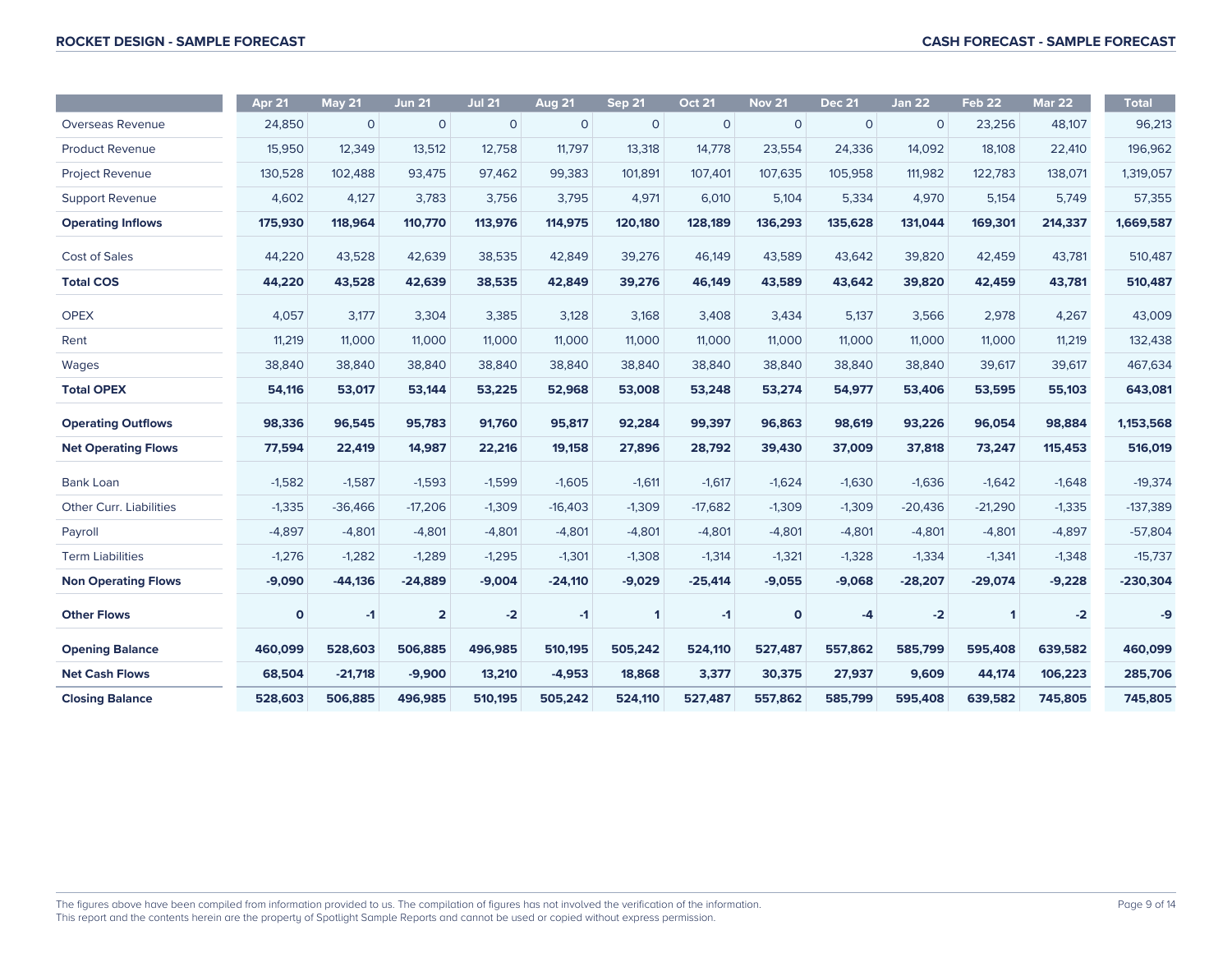### **CASH ON HAND FORECASTS**



### **FORECASTED CASHFLOW**



#### **FORECAST CASH IN AND OUT**



#### **FORECAST CASH MOVEMENTS**

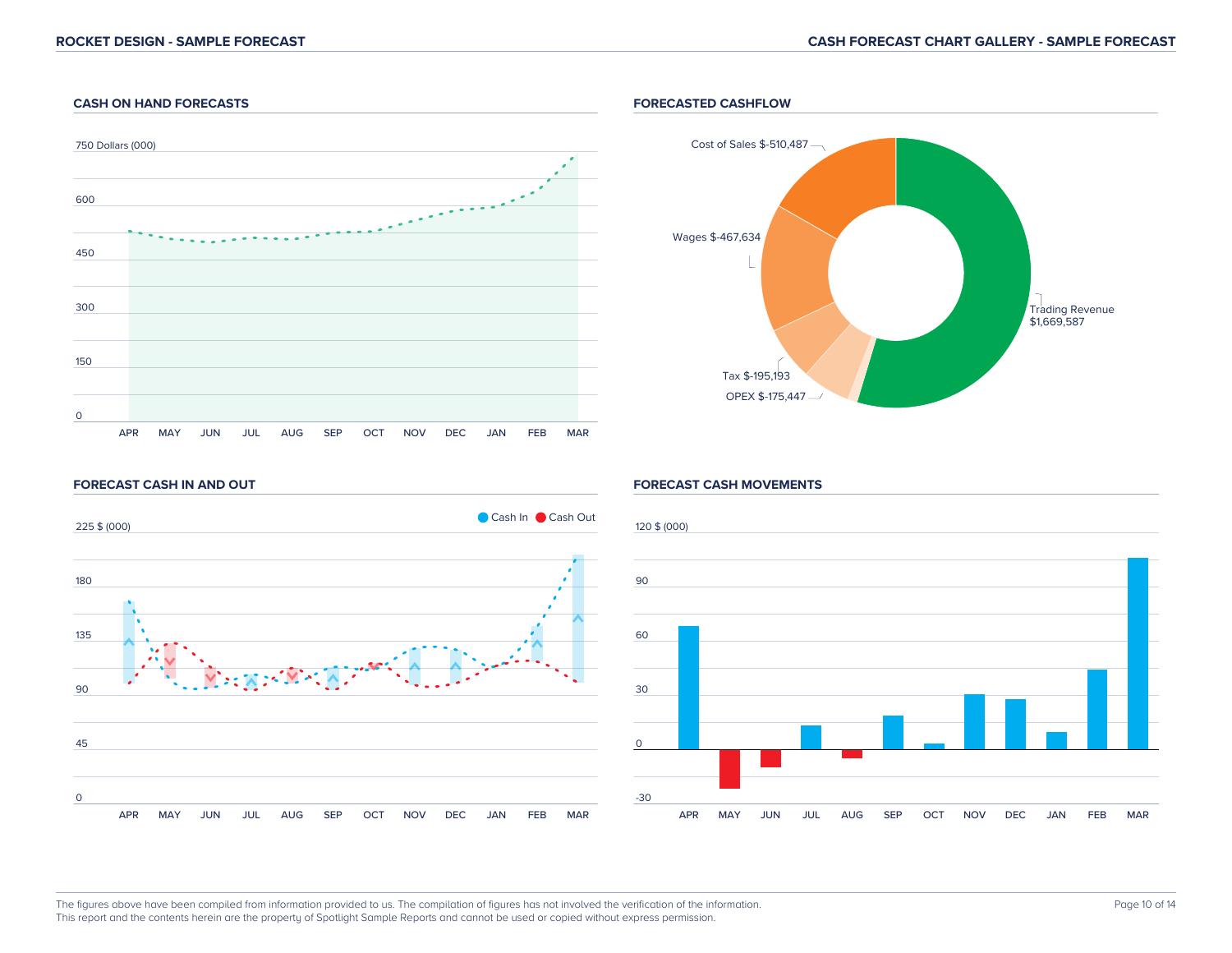|                              | Apr 21 to<br><b>Mar 22</b> |                  | <b>Best Case vs Forecast</b><br>Apr 21 to Mar 22 |                   | <b>Worst Case vs Forecast</b><br>Apr 21 to Mar 22 |            |            |
|------------------------------|----------------------------|------------------|--------------------------------------------------|-------------------|---------------------------------------------------|------------|------------|
|                              | Forecast                   | <b>Best Case</b> | <b>Variance</b>                                  | <b>Variance %</b> | <b>Worst Case</b>                                 | Variance   | Variance % |
| Overseas Revenue             | 83,664                     | 87,011           | 3,347                                            | 4.0%              | 79,481                                            | $-4,183$   | $-5.0%$    |
| <b>Product Revenue</b>       | 171,270                    | 183,179          | 11,909                                           | 7.0%              | 156,264                                           | $-15,006$  | $-8.8%$    |
| <b>Project Revenue</b>       | 1,147,007                  | 1,224,838        | 77,831                                           | 6.8%              | 1,067,863                                         | $-79,144$  | $-6.9%$    |
| <b>Support Revenue</b>       | 49,875                     | 53,331           | 3,456                                            | 6.9%              | 47,383                                            | $-2,492$   | $-5.0%$    |
| <b>Total Revenue</b>         | 1,451,816                  | 1,548,359        | 96,543                                           | 6.6%              | 1,350,991                                         | $-100,825$ | $-6.9%$    |
| <b>Cost of Sales</b>         | 443,904                    | 452,780          | 8,876                                            | 2.0%              | 503,393                                           | 59,489     | 13.4%      |
| <b>Total Cost of Sales</b>   | 443,904                    | 452,780          | 8,876                                            | 2.0%              | 503,393                                           | 59,489     | 13.4%      |
| <b>Gross Profit</b>          | 1,007,912                  | 1,095,579        | 87,667                                           | 8.7%              | 847,598                                           | $-160,314$ | $-15.9%$   |
| GP%                          | 69.4%                      | 70.8%            |                                                  |                   | 62.7%                                             |            |            |
| <b>OPEX</b>                  | 66,221                     | 68,122           | 1,901                                            | 2.9%              | 66,645                                            | 424        | 0.6%       |
| Rent                         | 115,162                    | 117,462          | 2,300                                            | 2.0%              | 124,372                                           | 9,210      | 8.0%       |
| Wages                        | 525,438                    | 546,460          | 21,022                                           | 4.0%              | 572,730                                           | 47,292     | 9.0%       |
| <b>Total OPEX</b>            | 706,821                    | 732,044          | 25,223                                           | 3.6%              | 763,747                                           | 56,926     | 8.1%       |
| <b>NOPBT</b>                 | 301,091                    | 363,535          | 62,444                                           | 20.7%             | 83,851                                            | $-217,240$ | $-72.2%$   |
| NOP%                         | 20.7%                      | 23.5%            |                                                  |                   | 6.2%                                              |            |            |
| <b>Net Profit Before Tax</b> | 301,091                    | 363,535          | 62,444                                           | 20.7%             | 83,851                                            | $-217,240$ | $-72.2%$   |
| Tax                          | 84,305                     | 101,788          | 17,483                                           | 20.7%             | 23,478                                            | $-60,827$  | $-72.2%$   |
| <b>Net Profit</b>            | 216,786                    | 261,747          | 44,961                                           | 20.7%             | 60,373                                            | $-156,413$ | $-72.2%$   |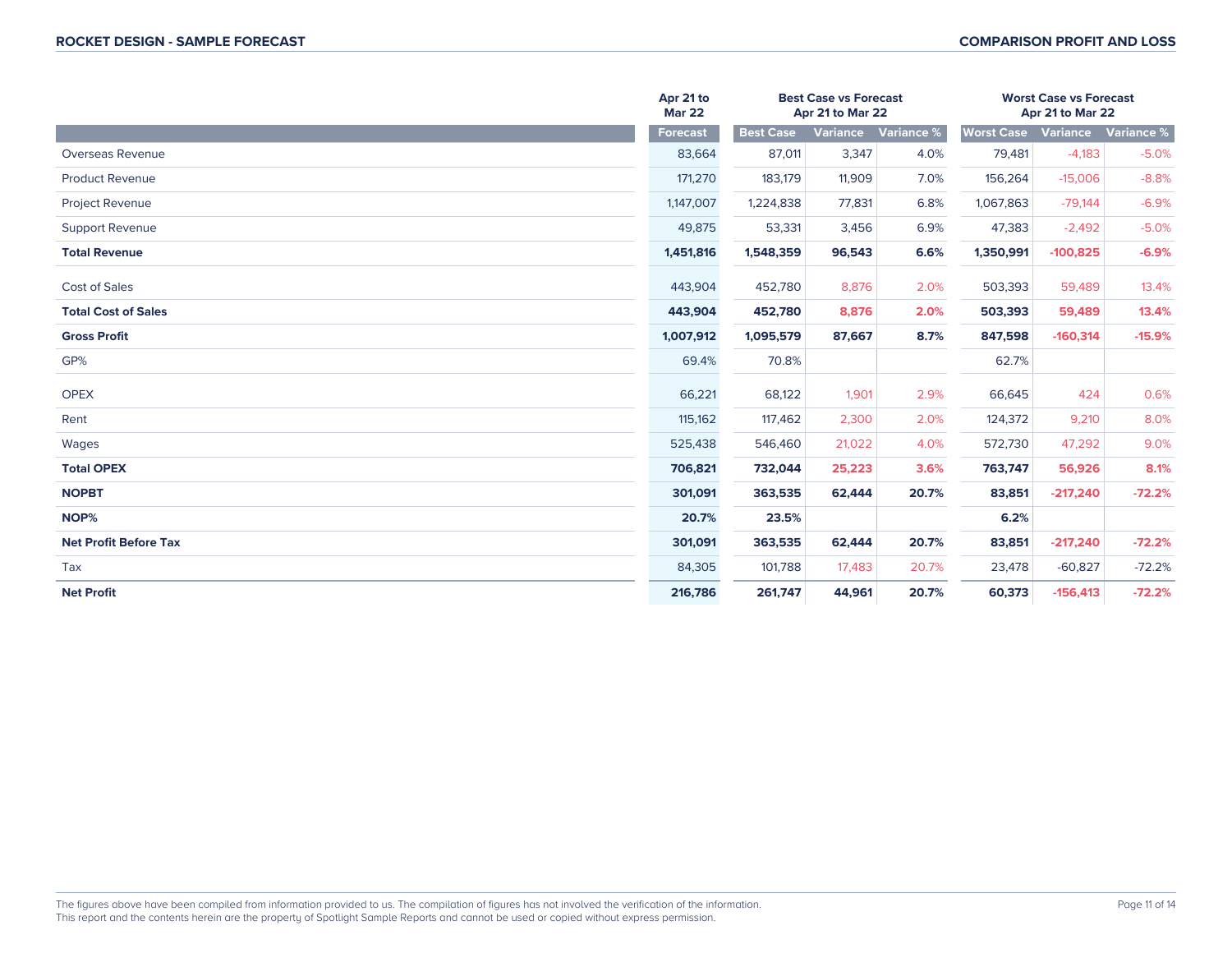|                                  | As at<br><b>Mar 22</b> |                  | <b>Best Case vs Forecast</b><br>As at Mar 22 |            | <b>Worst Case vs Forecast</b> | As at Mar 22    |            |
|----------------------------------|------------------------|------------------|----------------------------------------------|------------|-------------------------------|-----------------|------------|
|                                  | <b>Forecast</b>        | <b>Best Case</b> | Variance                                     | Variance % | <b>Worst Case</b>             | <b>Variance</b> | Variance % |
| <b>Accounts Receivable</b>       | 177,390                | 181,818          | 4,428                                        | 2.5%       | 170,084                       | $-7,306$        | $-4.1%$    |
| <b>Bank Accounts</b>             | 745,805                | 795,846          | 50,041                                       | 6.7%       | 472,253                       | $-273,552$      | $-36.7%$   |
| <b>Total Current Assets</b>      | 923,195                | 977,664          | 54,469                                       | 5.9%       | 642,337                       | $-280,858$      | $-30.4%$   |
| <b>Accumulated Depreciation</b>  | $-190,895$             | $-190,895$       | $\overline{0}$                               | 0.0%       | $-190,895$                    | $\overline{0}$  | 0.0%       |
| <b>Fixed Assets</b>              | 476,181                | 476,181          | $\overline{0}$                               | 0.0%       | 476,181                       | $\overline{0}$  | 0.0%       |
| <b>Total Assets</b>              | 1,208,481              | 1,262,950        | 54,469                                       | 4.5%       | 927,623                       | $-280,858$      | $-23.2%$   |
| <b>Accounts Payable</b>          | 46,348                 | 47,452           | 1,104                                        | 2.4%       | 52,459                        | 6,111           | 13.2%      |
| <b>Other Curr. Liabilities</b>   | 333,411                | 344,546          | 11,135                                       | 3.3%       | 242,797                       | $-90,614$       | $-27.2%$   |
| Payroll                          | 16,224                 | 16,419           | 195                                          | 1.2%       | 16,664                        | 440             | 2.7%       |
| <b>Total Current Liabilities</b> | 395,983                | 408,417          | 12,434                                       | 3.1%       | 311,920                       | $-84,063$       | $-21.2%$   |
| <b>Bank Loan</b>                 | $-17,860$              | $-17,860$        | $\overline{0}$                               | 0.0%       | $-17,860$                     | $\mathbf{0}$    | 0.0%       |
| <b>Term Liabilities</b>          | 55,481                 | 55,481           | $\overline{0}$                               | 0.0%       | 55,481                        | $\overline{0}$  | 0.0%       |
| <b>Total Liabilities</b>         | 433,604                | 446,038          | 12,434                                       | 2.9%       | 349,541                       | $-84,063$       | $-19.4%$   |
| <b>Net Assets</b>                | 774,877                | 816,912          | 42,035                                       | 5.4%       | 578,082                       | $-196,795$      | $-25.4%$   |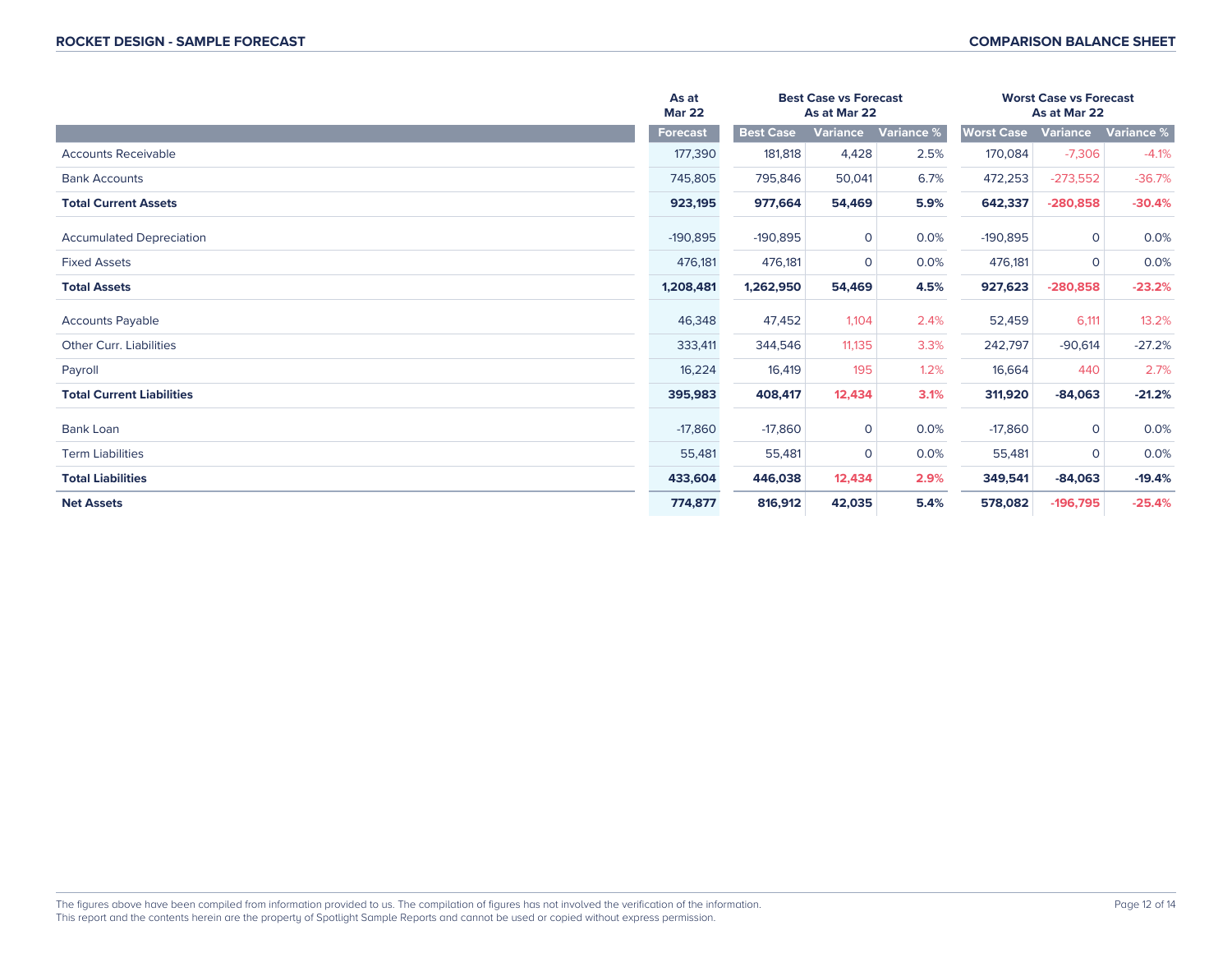|                                | Apr 21 to<br><b>Mar 22</b> |                  | <b>Best Case vs Forecast</b><br>Apr 21 to Mar 22 |            | <b>Worst Case vs Forecast</b><br>Apr 21 to Mar 22 |                |            |
|--------------------------------|----------------------------|------------------|--------------------------------------------------|------------|---------------------------------------------------|----------------|------------|
|                                | <b>Forecast</b>            | <b>Best Case</b> | <b>Variance</b>                                  | Variance % | <b>Worst Case</b>                                 | Variance       | Variance % |
| Overseas Revenue               | 96,213                     | 99,069           | 2,856                                            | 3.0%       | 81,145                                            | $-15,068$      | $-15.7%$   |
| <b>Product Revenue</b>         | 196,962                    | 210,251          | 13,289                                           | 6.7%       | 180,193                                           | $-16,769$      | $-8.5%$    |
| <b>Project Revenue</b>         | 1,319,057                  | 1,405,639        | 86,582                                           | 6.6%       | 1,231,626                                         | $-87,431$      | $-6.6%$    |
| <b>Support Revenue</b>         | 57,355                     | 61,227           | 3,872                                            | 6.8%       | 54,622                                            | $-2,733$       | $-4.8%$    |
| <b>Operating Inflows</b>       | 1,669,587                  | 1,776,186        | 106,599                                          | 6.4%       | 1,547,586                                         | $-122,001$     | $-7.3%$    |
| <b>Cost of Sales</b>           | 510,487                    | 519,893          | 9,406                                            | 1.8%       | 573,556                                           | 63,069         | 12.4%      |
| <b>Total COS</b>               | 510,487                    | 519,893          | 9,406                                            | 1.8%       | 573,556                                           | 63,069         | 12.4%      |
| <b>OPEX</b>                    | 43,009                     | 44,382           | 1,373                                            | 3.2%       | 41,956                                            | $-1,053$       | $-2.4%$    |
| Rent                           | 132,438                    | 135,078          | 2,640                                            | 2.0%       | 143,032                                           | 10,594         | 8.0%       |
| Wages                          | 467,634                    | 486,346          | 18,712                                           | 4.0%       | 509,726                                           | 42,092         | 9.0%       |
| <b>Total OPEX</b>              | 643,081                    | 665,806          | 22,725                                           | 3.5%       | 694,714                                           | 51,633         | 8.0%       |
| <b>Operating Outflows</b>      | 1,153,568                  | 1,185,699        | 32,131                                           | 2.8%       | 1,268,270                                         | 114,702        | 9.9%       |
| <b>Net Operating Flows</b>     | 516,019                    | 590,487          | 74,468                                           | 14.4%      | 279,316                                           | $-236,703$     | $-45.9%$   |
| Bank Loan                      | $-19,374$                  | $-19,374$        | $\mathbf 0$                                      | 0.0%       | $-19,374$                                         | $\mathbf 0$    | 0.0%       |
| <b>Other Curr. Liabilities</b> | $-137,389$                 | $-155,845$       | $-18,456$                                        | $-13.4%$   | $-120,559$                                        | 16,830         | 12.2%      |
| Payroll                        | $-57,804$                  | $-60,114$        | $-2,310$                                         | $-4.0%$    | $-63,004$                                         | $-5,200$       | $-9.0%$    |
| <b>Term Liabilities</b>        | $-15,737$                  | $-15,737$        | $\mathbf 0$                                      | 0.0%       | $-15,737$                                         | $\overline{0}$ | 0.0%       |
| <b>Non Operating Flows</b>     | $-230,304$                 | $-251,070$       | $-20,766$                                        | $-9.0%$    | $-218,674$                                        | 11,630         | 5.0%       |
| <b>Opening Balance</b>         | 460,099                    | 456,443          | $-3,656$                                         | $-0.8%$    | 411,625                                           | $-48,474$      | $-10.5%$   |
| <b>Net Cash Flows</b>          | 285,715                    | 339,417          | 53,702                                           | 18.8%      | 60,642                                            | $-225,073$     | $-78.8%$   |
| <b>Closing Balance</b>         | 745,814                    | 795,860          | 50,046                                           | 6.7%       | 472,267                                           | $-273,547$     | $-36.7%$   |